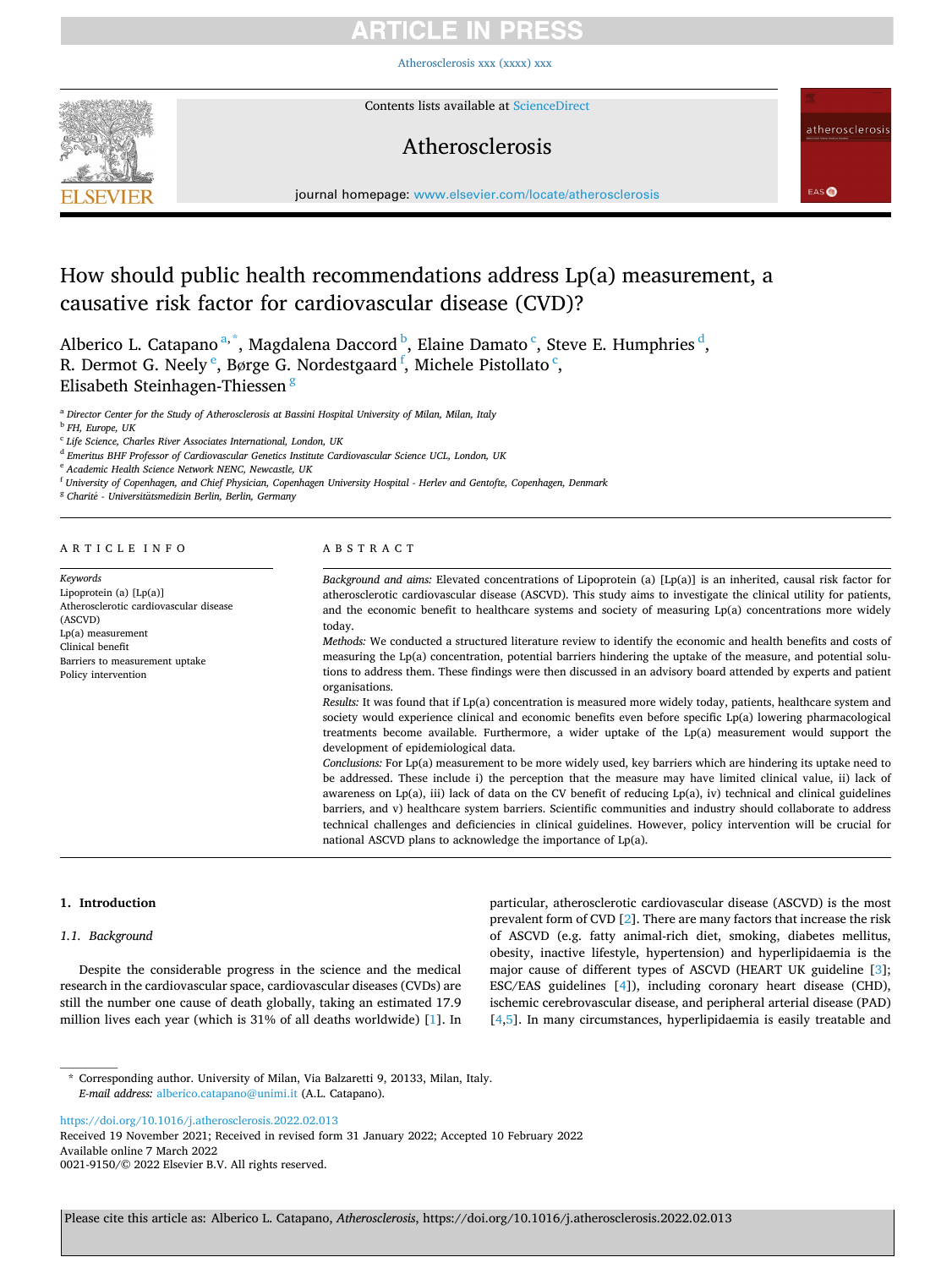#### *A.L. Catapano et al.*

there exist several guidelines for its management, however, in certain cases treatment is challenging [\[3,6,7](#page-6-0)].

## *1.2. Lp(a) is an independent, inherited, causal risk factor for ASCVD*

Elevated Lipoprotein (a) [Lp(a)] concentrations, defined as greater than the 80th centile, i.e. Lp(a) concentrations above 50mg/dL or  $\sim$ 105nmol/L, is an inherited risk factor for ASCVD and the most common form of hyperlipidaemia. For example, one study estimated that having Lp(a) values *>* 100nmol/L (48mg/dL) accounts for 5.7% of CVD events in the patient cohort  $[8]$  $[8]$  $[8]$ . In particular, elevated level of Lp(a) is estimated to affect 10%–30% of the population (approximately 1.42 billion people globally) [9-[11](#page-6-0)].

## *1.3. Measurement of Lp(a)*

This can be used to identify individuals with very high inherited Lp (a) plasma levels and familial risk, to reclassify people who are borderline between moderate and high-risk, and to optimize management and treatment of other CVD risk factors in order to reduce the overall risk. Overall, European societies and many individual European countries in addition (e.g., in France, Germany, and the UK) have developed clinical guidelines recommending the measurement of Lp(a) (Table 1). The Canadian guidelines also recommend that Lp(a) should be measured once in a patient's lifetime, as part of initial lipid screening to assess cardiovascular risk [\[12](#page-6-0)].

In general, there is alignment between these guidelines, with all of them recommending Lp(a) measurement as a routine part of clinical assessment in high-risk individuals, but some now recommend measurement at least once in the lifetime of all individuals (during a stable phase in the patient's life), given that the Lp(a) concentration remains largely stable throughout life  $[14]$  $[14]$ . However, given that there are non-genetic factors that may affect the Lp(a) measurement, such as acute-phase reactions and renal disease, there may be the need for repeat Lp(a) measurement in selected cases. Interestingly, as advancement in medical research have clarified the role of Lp(a), guidelines have undergone frequent updates to reflect the latest scientific findings. For example, the 2016 European ESC/EAS guidelines were updated in 2019 to extend measuring Lp(a) concentration in all individuals (and not only

to selected cases, as recommended previously). Additionally, the French clinical guidelines published by the French Society of Cardiology in 2021 (in anticipation of coming specific pharmacological treatments) now state that elevated Lp(a) is, amongst other risks, associated with an increased risk of myocardial infarction (MI) [\[13](#page-6-0)].

## *1.4. Challenges with the Lp(a) concentration measure*

Despite the clinical recommendations, the uptake of the measurement of Lp(a) concentration is limited across markets, and this is partially driven by the current lack of pharmaceutical treatment specifically indicated to treat elevated Lp(a), which is perceived as a limitation to effectively prevent ASCVD risks [[4\]](#page-6-0). In particular, decision makers and physicians may have a perception that there is limited value of including Lp(a) measurement in lipid panels. Additionally, there exist other barriers, such as reimbursement hurdles, that may be limiting the wider uptake of Lp(a) measurement.

## *1.5. Objectives of this study*

In this context, this study aims to address three topics. First, as specific pharmacological treatments for elevated Lp(a) are still at the development stage, we investigate whether there is any clinical utility for the patients, or economic value for the healthcare systems and the society, of measuring the Lp(a) concentration more widely today. Second, in addition to the perceived lack of value, we research what other barriers may limit the uptake of the measurement of Lp(a) concentration. Third, we would like to provide policy recommendations that would help addressing those barriers.

### **2. Methods**

To answer the research questions, we have undertaken a two-step analysis. In the first step we conducted a structured literature review to identify the benefits and costs of measuring the Lp(a) concentration, the potential barriers to the uptake of the measure, and the potential solutions to address them. We used Scholar Google and PubMed as search engines to research publications from 2016 to 2020 and the authors have selected the highest relevant and most impactful publications

| ۰.<br>×<br>w<br>۰. |  |  |
|--------------------|--|--|
|--------------------|--|--|

A comparison of the clinical guidelines available in Europe, France, Germany, UK [\[3,4,12,13](#page-6-0)].

| Region or<br>country                                  | $\odot$ ESC<br><b>European Society</b><br>of Cardiology                                                                                                                |                                                                                                                                                                        | <b>DGK</b>                                                                                                                                                             | <b>FART UK</b>                                                                                                                                                   | CO Canadian                                                                    |
|-------------------------------------------------------|------------------------------------------------------------------------------------------------------------------------------------------------------------------------|------------------------------------------------------------------------------------------------------------------------------------------------------------------------|------------------------------------------------------------------------------------------------------------------------------------------------------------------------|------------------------------------------------------------------------------------------------------------------------------------------------------------------|--------------------------------------------------------------------------------|
|                                                       | EAS                                                                                                                                                                    |                                                                                                                                                                        |                                                                                                                                                                        |                                                                                                                                                                  |                                                                                |
|                                                       | <b>Europe</b>                                                                                                                                                          | France                                                                                                                                                                 | Germany                                                                                                                                                                | UK                                                                                                                                                               | Canada                                                                         |
| Year of<br>publication                                | 2019                                                                                                                                                                   | 2019 (refers to ESC/EAS)                                                                                                                                               | 2019 (refers to ESC/EAS)                                                                                                                                               | 2019                                                                                                                                                             | 2021                                                                           |
| Recommend<br>measuring Lp<br>(a)?                     | ✓                                                                                                                                                                      | J                                                                                                                                                                      |                                                                                                                                                                        |                                                                                                                                                                  | ✓                                                                              |
| Purpose of<br>measure                                 | Identify individuals with<br>very high inherited Lp(a)<br>concentrations and for<br>reclassification in people<br>who are borderline between<br>moderate and high-risk | Identify individuals with very<br>high inherited Lp(a)<br>concentrations and for<br>reclassification in people who are<br>borderline between moderate and<br>high-risk | Identify individuals with<br>very high inherited Lp(a)<br>concentrations and for<br>reclassification in people<br>who are borderline between<br>moderate and high-risk | To optimize management and<br>treatment of other CVD risk<br>factors<br>Identify familial risk                                                                   | Identify<br>individuals with<br>very high inherited<br>Lp(a)<br>concentrations |
| <b>Patient</b><br>population in<br>whom to<br>measure | All individuals                                                                                                                                                        | Familiar hypercholesterolemia<br>and other diseases                                                                                                                    | All individuals                                                                                                                                                        | Family history of premature<br>ASCVD; First-degree relatives with<br>raised Lp(a); Familial<br>hypercholesterolemia; Calcific<br>aortic valve stenosis; CVD risk | All individuals                                                                |
| High risk Lp(a)<br>level                              | $>50$ mg/dL or $\sim$ 100–125<br>nmol/L                                                                                                                                | $>50$ mg/dL or $\sim$ 100–125 nmol/L                                                                                                                                   | $>50$ mg/dL or $\sim$ 100-125<br>nmol/L                                                                                                                                | 32-90 nmol/l minor: 90-200<br>nmol/l moderate; 200-400 nmol/l<br>high; $>400$ nmol/l very high                                                                   | $>50$ mg/dL or $>$<br>$100$ nmol/L                                             |
| Frequency of<br>measure                               | At least once                                                                                                                                                          | At least once                                                                                                                                                          | At least once                                                                                                                                                          | Once.                                                                                                                                                            | Once.                                                                          |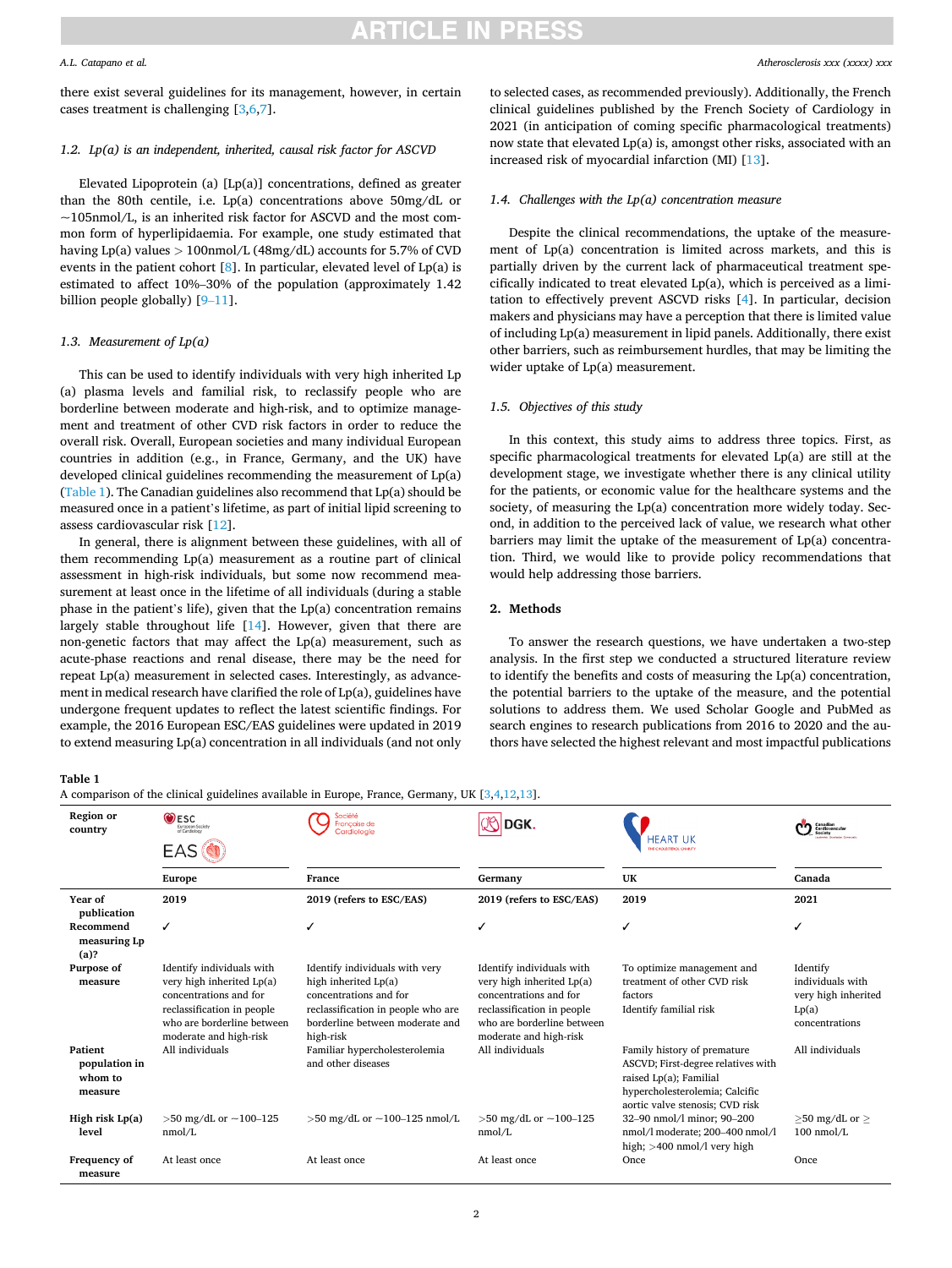#### *A.L. Catapano et al.*

in English on the topic of "Lp(a)", "risk factor" and "ASCVD". To capture specific information (e.g., clinical guidelines, the prevalence of elevated measure of Lp(a) concentration, reimbursement status and cost of an Lp (a) test across markets of interest), additional publications have been hand-searched to identify the state-of-play. A total of 88 publications have been considered for the analysis.

In the second step, we have discussed the findings from the literature review with an advisory board attended by European- and US-based clinical, policy and bioethics experts together with patient organisations from both regions (refer to the Supplementary Table 1 for more details). The advisory board had European-specific and US-specific breakouts session to discuss regional topics. Furthermore, experts were asked to provide written feedback before and after the advisory board on country-specific issues. Subsequently, to support some of the statements made in the advisory board, we also collected the anecdotal evidence from three European patients via anonymous interviews. The patients were identified by FH Europe, the European patients' organisation, which aims to improve Europe-wide awareness, understanding, and access to diagnosis and treatment of inherited lipid conditions through its patient network. In the interviews, the patients provided the authors details on their patient journey, from diagnosis to treatment, together with any barriers they faced in their journey. While this study reports the findings from the European-specific discussion, a companion study covers the findings specific to the US.

### **3. Results**

## *3.1. Value to patients, healthcare systems and society of the wider uptake of the Lp(a) concentration measure today*

Despite clinical guidelines recommending Lp(a) measurement, a legitimate question decision maker may ask what would be the clinical and economic value of performing the test if specific pharmacological treatments for elevated Lp(a) concentrations are not (yet) available and whether this would justify the cost of the test.

#### *3.1.1. Benefits to patients of measuring Lp(a) concentration*

The experts in the advisory board all agreed that there is already an immediate benefit to patients in measuring Lp(a) concentration, even if effective pharmacological treatments are not yet available. In particular, Lp(a) measurement facilitates the identification and better management of patients at a high cardiovascular risk by allowing more accurate risk stratification  $[15]$  $[15]$ . For example, patients with very high Lp(a) have a prognosis similar to patients with heterozygous Familial Hypercholesterolemia (FH)  $[4,16,17]$  $[4,16,17]$  $[4,16,17]$  $[4,16,17]$  $[4,16,17]$  $[4,16,17]$ . In particular, knowledge of elevated Lp(a) enables physicians to provide the appropriate preventive care to patients, treatment for the patient's other risk factors which could be treated and perform cascade screening [\[18](#page-6-0)]. For example, patients with high Lp(a) concentrations may have less-than expected LDL-C lowering on statin therapy and have greater residual CVD risk despite maximum tolerated treatment with statin and ezetimibe [\[19\]](#page-6-0). However, they would derive greater relative benefit from PCSK9 inhibitor therapy, as this may additionally reduce Lp(a) by 15–30%, but the reduction rate is below 20% in patients with high Lp(a) concentrations [20–[22\]](#page-6-0). This could contribute to the reduction of premature CVD events and associated deaths and generate healthcare system savings. Furthermore, individuals who are made aware of their elevated Lp(a) and associated risks may be more empowered to adhere to recommended therapy and adopt beneficial changes in their lifestyle habits to decrease the overall CVD risk associated with other modifiable risk factors [[21\]](#page-6-0).

Moreover, given that Lp(a) is transmitted in an autosomal dominant pattern, close relatives of individuals with elevated Lp(a) could potentially be identified through cascade screening, and, if needed, treated earlier in their lives [[23\]](#page-6-0). For example, the HEART UK guideline recommends that amongst other targeted patient populations, patients with a first-degree relative with raised Lp(a) should have their Lp(a) concentration measured [\[3\]](#page-6-0). Additionally, the earlier identification of such patients can enable physicians to engage earlier with these patients and thus will serve to increase awareness of the fact that elevated Lp(a) is an inherited cause of premature ASCVD.

### *3.1.2. Healthcare system benefits*

European payers may question whether these clinical benefits compensate the cost of the test. In general, the cost per test for a public payer is estimated to be comparative to the standard lipid panel that includes estimates of other lipoprotein subfractions, and lower than the FH genetic test. In the UK, measurement of Lp(a) concentration does not have a unique tariff that is used for purposes of reimbursement, but it is estimated that the cost to run a single Lp(a) measure varies from £2 (€2.3) to £25 (€29.1) [[24\]](#page-6-0). In comparison, the cost of measuring the full blood count is £6.00 ( $\epsilon$ 7); the cost of measuring blood glucose (HbA1c) is £6.42 ( $\epsilon$ 7.5); the cost of calcium scoring is £71 ( $\epsilon$ 82.8); and the cost of each FH index case testing is  $\sim$  £280 (€326.5) and for a cascade screening test is £75 ( $\epsilon$ 87.5) [25–[27\]](#page-6-0). In Germany, laboratories can charge a maximum value of  $E11.90$  for measuring the Lp(a) concentration in the outpatient setting whereas the cost to the hospital is around  $\epsilon$ 5 per test in the inpatient setting [\[28,29](#page-7-0)]. In comparison, the cost of measuring the total cholesterol, triglycerides, HDL cholesterol and LDL cholesterol is  $\epsilon$ 0.25 each; and the cost of the cascade FH test is  $\epsilon$ 70.81 [\[30](#page-7-0),[31](#page-7-0)]. However, these costs are not comprehensive; for example, these values do not include the cost associated with sample collection, laboratory service delivery and reporting – but these costs would be less per measure if various measures are requested simultaneously. Additionally, when the Lp(a) concentration is measured by automated analysers in conjunction with cholesterol measures, the cost of the measure is significantly lower than that reported above. Despite this, given the overall economic burden of CVD, the cost of the test appears reasonable and, based on the available evidence, measuring Lp(a) concentration may in fact be cost-effective [\[23](#page-6-0)] and potentially cost-saving, particularly because recommendations only call for measuring Lp(a) concentration once in a patient's life for screening or diagnostic purposes and it could be done as part of an initial lipid screening to assess CVD risk. Moreover, given that high CVD mortality is associated with considerable monetary costs, with the total economic toll of CVD estimated at €210 billion a year (2017) in Europe [\[32](#page-7-0)], even a small clinical benefit would likely result in cost savings for the healthcare system (Table 2).

In particular, wider access to Lp(a) measurement could improve the targeting of lipid lowering treatment and other preventive therapies, leading to a reduction in hospital admissions. This would result in an improved risk stratification of patients and better management of CVD patients by providing optimal medical treatment [\[18](#page-6-0)]. Additionally, wider access to the measure can reduce the need for FH testing amongst patients with elevated Lp(a) concentration. For instance, one clinical study estimated that 4.4% of patients admitted to a coronary care unit had both elevated Lp(a) and phenotypic FH, demonstrating its frequency [ $16$ ]. Thus, Lp(a) measurement has the potential of making healthcare systems more resilient and well-prepared for instances of patient influx that could otherwise impact hospital care quality (as was observed

**Table 2** 

Estimates of annual CVD cost per year across a sample of European countries.

| Estimates of annual CVD cost per year, CVD cost per capita per year, and as a<br>percentage of total health expenditure |                              |                            |       |
|-------------------------------------------------------------------------------------------------------------------------|------------------------------|----------------------------|-------|
| France                                                                                                                  | $(15.1)$ billion (2013) [33] | £224.1/capita (2013) [33]  | 8.4%  |
| Germany                                                                                                                 | $646.4$ billion (2015) [34]  | €557.4/capita (2015) [34]  | 15.0% |
| Italy                                                                                                                   | $64.0$ billion (2014) [35]   | $67.2$ /capita (2014) [35] | 2.5%  |
| Spain                                                                                                                   | $61.7$ billion (2014) [35]   | €35.9/capita (2014) [35]   | 1.6%  |
| UK                                                                                                                      | £18.4 billion (2019) [36]    | €273.7/capita (2019) [36]  | 10.1% |

Note: The CVD cost per capita per year was estimated by dividing the annual CVD cost per year provided in references [33–[36\]](#page-7-0) by each of the respective countries' populations. The references do not necessarily utilise the same methodology in estimating the annual CVD cost per year.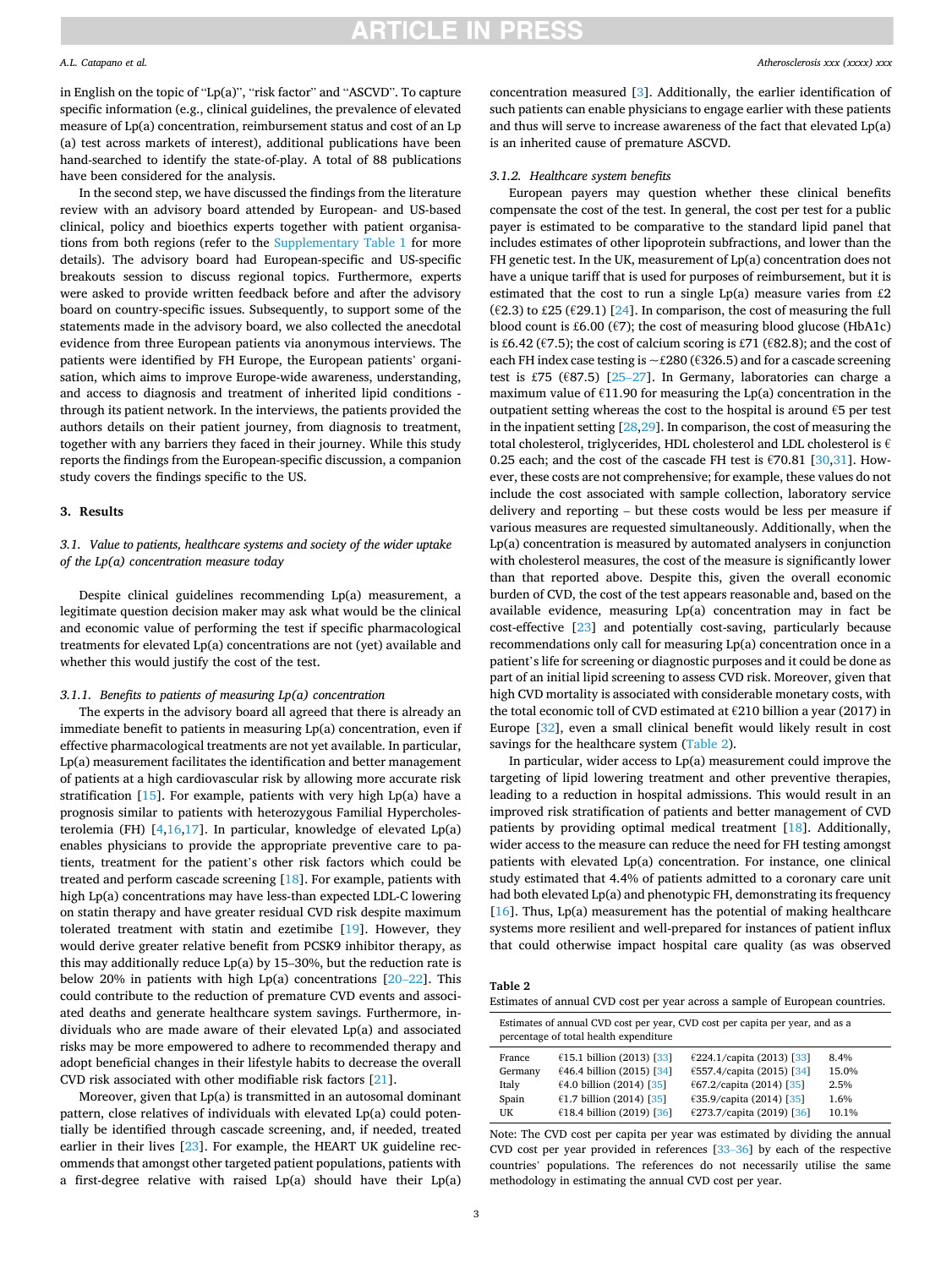#### **Table 3**

An overview of the key barriers that are hindering the uptake of the measure of Lp(a) concentration in Europe.

An overview of the key barriers that are hindering the uptake of the measure of Lp(a) concentration in Europe

Limited perception of value and lack of awareness of CVD risk: Physicians may have a limited perception of the clinical utility of the Lp(a) test due to there not being a therapeutic option for high Lp(a) available yet  $[43]$  $[43]$ , whilst patients may lack awareness of family history of ASCVD or of elevated Lp(a) concentrations

**Technical and clinical guidelines barriers:** A key technical barrier to the measure of Lp(a) concentration is the lack of standardised assays on commercial platforms and the utilisation of different units to measure Lp(a) [\[23](#page-6-0)]. Furthermore, there is a lack of statements of measuring Lp(a) in some clinical guidelines and a lack of clear and actionable recommendations in clinical guidelines on how physicians should manage a patient with elevated Lp(a) [[44\]](#page-7-0)].

**Healthcare system barriers.** Limited reimbursement of the Lp(a) concentration measure and spending control measures act as a barrier to the uptake of the measure. Additionally, in some countries, there are only relatively few laboratories currently providing an Lp(a), assay, which serves as a barrier to sample flow.

during the COVID-19 pandemic).

Finally, it is estimated that for patients with Lp(a) concentrations above 175nmol/L who are receiving experimental products in the currently ongoing trials, the annual CVD incidence could potentially be reduced by at least 20%, and this would translate into healthcare savings [[8](#page-6-0)].

### *3.1.3. Other benefits of measuring Lp(a) concentration*

In addition to the clinical and healthcare system benefits, experts in the advisory board have identified three other reasons why uptake of the measurement of Lp(a) concentration should be undertaken now even if a specific treatment is not yet available.

First, there are already specific treatments in the development phase that may reach patients in the next three or four years and deliver significant health benefits. By the time these treatments will enter the market, eligible patients could already have been identified to maximise the benefits of these specific treatments and avoid the health impact of delayed diagnosis. This supports the view that barriers limiting the uptake of the Lp(a) concentration measure should be addressed in a timely manner. Generally, policy interventions take time to be implemented and to translate into changes in the clinical practice. Thus, the sooner that policies are implemented to ensure that measurement of Lp (a) concentrations are available to all individuals, as recommended in the 2019 ESC/EAS clinical guidelines, the sooner those likely to benefit will have access to appropriate treatment.

Second, a wider uptake of the measure of Lp(a) concentration would support the collection of up-to-date epidemiological data needed in healthcare planning and decision making. With more widespread measurement, there will be increased real-world evidence of the prevalence of elevated Lp(a) concentrations, which can contribute to the refinement of the cardiovascular risk assessment and management, and the development of more accurate risk level thresholds [[3](#page-6-0)]. An improved understanding of the prevalence of patients with elevated Lp(a) would also help inform prioritisation of certain healthcare policies regarding measuring Lp(a) concentration and treatment guidelines, whilst encouraging patient advocacy groups to conduct targeted educational campaigns. For instance, information on CVD risk has been used by policymakers to develop primary prevention strategies for reducing overall CVD risk and to reduce socioeconomic inequalities in health, and to guide the implementation of testing programmes [[37\]](#page-7-0).

Third, interventions to support the uptake of the Lp(a) measurement today can help reducing healthcare inequalities. Socioeconomic disparities are prominent in CVD: patients with a lower socioeconomic status (SES) or lower educational level demonstrate an increased mortality rate compared to high SES patients [\[38](#page-7-0)]. For example, a UK-based study found that CVD patients who have a lower SES had higher numbers of comorbidities, with one-fifth of patients in the most deprived fifth having 5 or more comorbidities [\[39](#page-7-0)]. Patients with a lower SES may be less likely to request physicians for an Lp(a) test, particularly if they are required to pay for the test themselves, whilst physicians may unconsciously request fewer Lp(a) tests for patients with lower SES as they may believe that low SES patients will comply less with provided medical advice and less likely to return for follow-up visits [\[40](#page-7-0)]. Thus, if the measure of Lp(a) concentration is reimbursed and ideally available to all adults, there would be fewer discrepancies in the uptake of the test

across socioeconomic groups and provide equality of access of the test across different parts of the country. Furthermore, as there are disparities in prevalence of elevated Lp(a) across different ethnic groups, Lp(a) measurement may contribute to reducing inequities in CVD care related to ethnicity. Evidence demonstrates that highly elevated Lp(a) mediates risk irrespective of race, and that patients who are above the  $80<sup>th</sup>$ percentile for their race are at increased risk [[41\]](#page-7-0).

## *3.2. Challenges to the uptake of the of Lp(a) measurement*

Despite clinical guidelines recommending the measurement of Lp(a) concentration and the immediate benefits for the patients and the society, the uptake of the testing still remains limited in European countries [[42\]](#page-7-0). The literature identifies a number of challenges that hinder testing uptake. According to the experts in the advisory board, some of these challenges – which are summarised in Table 3 - should be considered priorities to be addressed. Although the limited perception of value and lack of awareness of Lp(a) is prevalent across countries, the technical, clinical guidelines and healthcare system barriers are key barriers that need to be prioritised in order to facilitate the uptake of the Lp(a) concentration measure.

### *3.2.1. Limited value perception and lack of awareness*

A common misconception among clinicians regarding Lp(a), which might partially drive the clinical inertia and lack of testing, is the perceived lack of therapeutic options for an individual with high Lp(a) [[43\]](#page-7-0). Additionally, patient unawareness of family history of ASCVD or Lp(a) concentrations may cause also physicians to overlook the measure of Lp(a) concentration as an appropriate proactive screening option. The advisory board highlighted that physicians in Germany are unwilling to request an Lp(a) test due to the lack of an available specific pharmacological therapy for elevated Lp(a) and due to the misconception that management of such patients cannot be improved if they were to be identified. Similarly, given that measuring Lp(a) in the UK is at the physician's discretion, the measure is only occasionally requested by specialist physicians and is not routinely done in general practice [\[45](#page-7-0)]. Value perception was also regarded as a barrier to the uptake of the measure of Lp(a) concentration in France, and the measure is not systematically used in France to detect lipid abnormalities [\[46](#page-7-0)]. Furthermore, while guidelines and recommendations for measuring Lp(a) concentration in ASCVD patients exist and are made publicly available, through organisations such as ESC/EAS, some physicians, especially providers who are not lipid specialists, demonstrated a lack of awareness of the formal guidelines and the appropriate clinical triggers for Lp(a) measurement [\[14](#page-6-0)]. For example, in the advisory board it was highlighted that some physician groups, such as cardiologists and diabetologists, in the UK have limited awareness of the test. Additionally, physicians who are aware of the formal guidelines at times do not adhere to their recommendations. The European patients interviewed have also reported these issues.

## *3.2.2. Technical and clinical guidelines barriers*

Overall, there exist many excellent assays to measure Lp(a) accurately. However, a key technical barrier to measuring Lp(a) concentration is the lack of standardisation of assays. Difficulties in the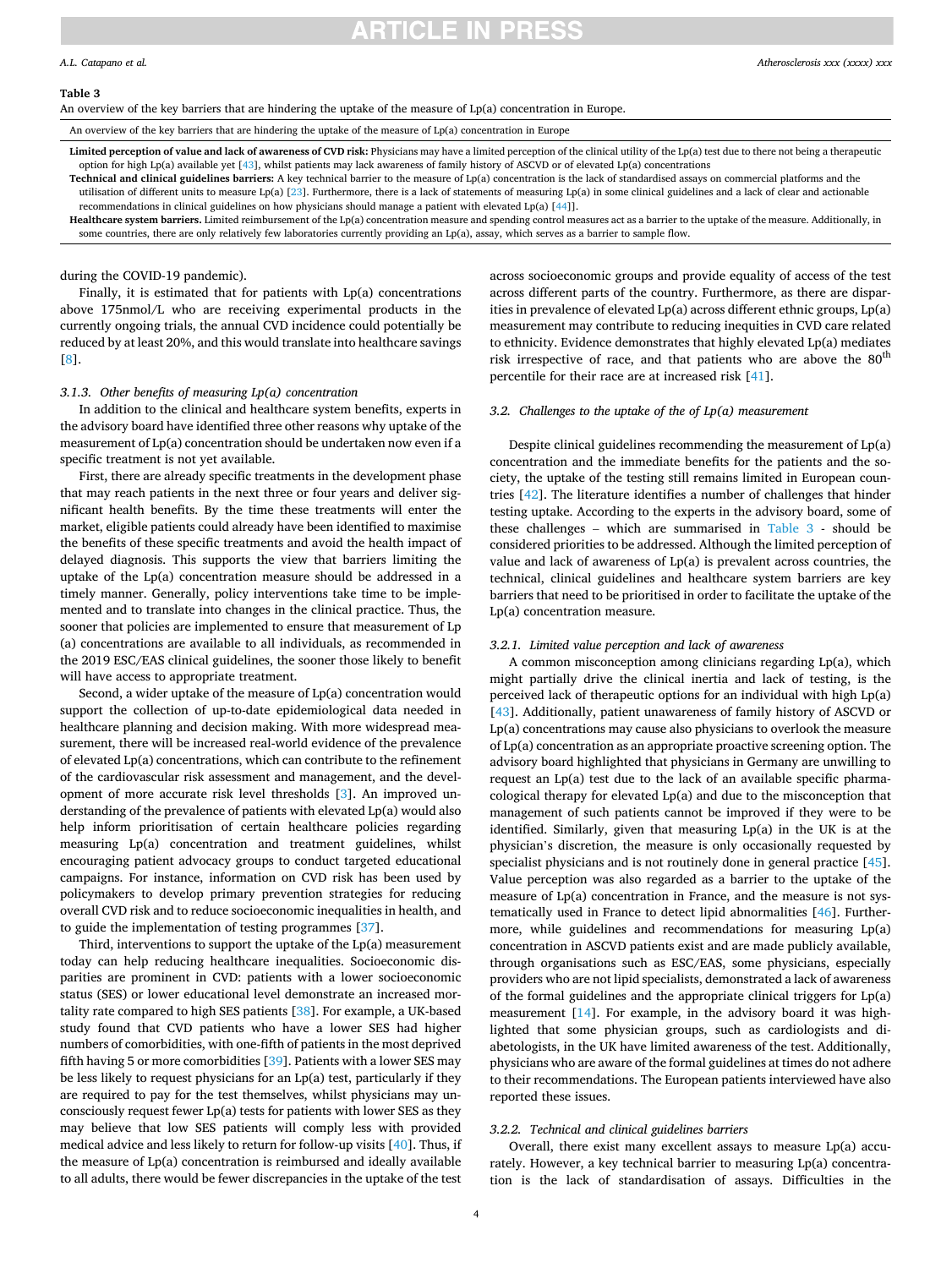### <span id="page-4-0"></span>*A.L. Catapano et al.*

standardization of Lp(a) measurements are due to different analytical methods, each with its own margin of error, that are currently in use to measure Lp(a) concentration [\[47](#page-7-0)]. Some of these technical issues relate to choice of assay calibrators and the assignment of appropriate target values to these, reporting of Lp(a) mass (typically mg/dL) versus particle number (nmol/L), measurement of Lp(a) in one unit but reporting it in another unit, lack of familiarity with both unit measures amongst physicians who are not working with Lp(a) daily, and finally an absence of implemented guidelines for validation of methodical approaches [\[23](#page-6-0)]. In addition, the lack of statements regarding the utility of measuring Lp (a) concentration in some clinical guidelines and the lack of clear and actionable recommendations on how physicians should manage a patient with elevated Lp(a) in clinical guidelines, result in insufficient and uneven uptake of the measure [[44\]](#page-7-0). For instance, in the UK there are geographical discrepancies in access to the measure of Lp(a) concentration and this is partially attributed to the absence of guidelines by The National Institute for Health and Care Excellence (NICE) on Lp(a) and to the fact that neither the NICE familial hypercholesterolaemia guideline (CG71, 2017) nor the Lipid Modification and Risk Assessment Guideline (CG181, 2014) make any mention of, nor recommend measuring Lp(a) [[48,49](#page-7-0)]. One reason why NICE did not incorporate measuring  $Lp(a)$  in these guidelines was due to the lack of published cost-effectiveness studies demonstrating the value of Lp(a) measurement and such studies are required for the measure to be integrated into NICE guidelines. Another technical barrier is that various thresholds to define high Lp(a) concentrations have been used across different guidelines, and in most cases the thresholds have been converted to derive both sets of units, against recommendations, giving rise to discrepant values. For example, the European Atherosclerosis Society Consensus Panel chose an Lp(a) threshold of  $\geq$ 50 mg/dl (or  $\geq$ 105 nmol/L), the German guidelines use an Lp(a) threshold *>*60mg/dl (*>*120nmol/l), whereas the US used ≥30 mg/dl (or ≥75 nmol/L) as the risk threshold until 2018 [[9](#page-6-0), [50\]](#page-7-0). These different thresholds cause difficulties in interpreting the result and are likely to reduce physicians' enthusiasm for requesting the measurement.

#### *3.2.3. Healthcare system barriers*

Limited reimbursement of the measure of Lp(a) concentration and spending control measures act as a barrier to the measure. For example, in France Lp(a) tests are not reimbursed in the community setting, while in Germany physicians may be reluctant to request an Lp(a) test due to control measures in place to prevent over-spending on testing [\[51](#page-7-0)].

Although in Germany testing of Lp(a) concentrations is recommended (but not required) as part of the FH diagnosis, the test has low uptake among cardiologists assessing patients for FH [[52\]](#page-7-0). Additionally, the fact that practitioners have a fixed laboratory budget serves as a barrier to the broader reimbursement of the measure. In both France and Germany, patients frequently pay for the test out of their pocket and thus the cost of the test is perceived as a key barrier. Despite that the Lp(a) concentration measure is routinely available through automated analysers, another country-level barrier to Lp(a) measurement is that in some countries only a few laboratories are currently measuring Lp(a), resulting in the need for hospitals and clinics to outsource the measurement of Lp(a) concentration. For example, in the UK the majority of Lp(a) test volume is processed by a core set of 15–20 labs, as its low volume does not justify local in-house processing for most hospitals and private labs [[24\]](#page-6-0). As a result, this can lead to delay in turnaround time and increased costs.

### *3.2.4. Other barriers*

The literature identifies other barriers that can limit the uptake of the measurement of Lp(a) concentration, however the experts in the advisory board perceived these as second order barriers. For instance, the fact that the measure of Lp(a) concentration cannot be easily found in some of the paper and electronic forms used by physicians, primarily in the primary care setting, to request the test were not considered as a key barrier to uptake, nor the fact that electronic healthcare systems do not alert physicians to request the Lp(a) measurement  $[24]$  $[24]$  $[24]$ . Furthermore, the lack of patients' awareness on Lp(a) and familial risk was not perceived as a key barrier to the measure of Lp(a) concentration, as this could be counteracted by the physicians' awareness [[53\]](#page-7-0). Experts also did not consider that the current amount of personnel with enough technical expertise on the Lp(a) measure is hindering its uptake [\[53](#page-7-0)]. Finally, the experts from European countries did not perceive that there is a lack of political support to increase the measure of Lp(a) concentration, instead, noting that decision-makers have not yet prioritised the measure due to them not being aware of Lp(a) and of the value of measuring it.

## *3.3. European patient experiences with diagnosing and managing elevated Lp(a) concentration levels*

The challenges to the uptake of the Lp(a) measurement and the value of the Lp(a) concentration measure to patients were echoed by three

### **Table 4**

European patient feedback on the need to raise awareness and to utilise the Lp(a) concentration measure as a tool to manage other CVD risk factors.

| European patient feedback based on their patient journey        |                                                                                                                                                                                                                                                                                                                                                                                                                                                                                                                                                                                                                                                                                                                                                                                                                                                                                                                                                                                                                           |  |  |
|-----------------------------------------------------------------|---------------------------------------------------------------------------------------------------------------------------------------------------------------------------------------------------------------------------------------------------------------------------------------------------------------------------------------------------------------------------------------------------------------------------------------------------------------------------------------------------------------------------------------------------------------------------------------------------------------------------------------------------------------------------------------------------------------------------------------------------------------------------------------------------------------------------------------------------------------------------------------------------------------------------------------------------------------------------------------------------------------------------|--|--|
| The need to raise awareness on measurement<br>of $Lp(a)$ levels | "Awareness raising of $Lp(a)$ within the Healthcare Professionals community is vital. We do not present in the traditional cardiac case way.<br>When we do it can be too late. We often appear fit and healthy on the surface."<br>"The cardiologist identified that the way I had presented was highly unusual and that I was a very near miss. He commented on my luck and<br>that I should be dead."<br>"It took almost 12 months from presenting originally with my GP to beginning to address my $Lp(a)$ diagnosis. So elapsed time was a big factor.<br>This is a huge mental burden. Also my initial presentation was not taken seriously enough. My conviction that something was not right []<br>literally saved my life. [] I am sure I would not be here without it."                                                                                                                                                                                                                                          |  |  |
| Lack of awareness about guidelines on Lp(a)<br>measurement      | "I was 49 years old when out of the blue I had a heart attack. During all the tests that followed, most of the traditional risk factors seemed to be<br>ok. Blood pressure, cholesterol and blood sugar levels were all fine, I am a non-smoker and not very stressed. Although I am overweighed, I was<br>told that this risk factor alone could not cause that many problems at such a relatively young age.<br>Six months later, again one of my coronary arteries was almost fully blocked and it showed this was caused by an inflammation. Therefore, the<br>levels of statins I was already prescribed before, were doubled. In a few months I developed an intolerance against this medicine and became<br>very ill, both physically as mentally. I was prescribed a PCSK9 inhibitor, but this had not enough impact on my cholesterol levels. This was the<br>reason why my cardiologist referred me to a vascular internist, who tested my blood very extensively and, amongst others, also my Lp(a)<br>level." |  |  |
| Management of other risk factors                                | "I was briefed on my condition and its implications, then I was given medication for the treatment of my other cardiovascular disease (CVD)<br>risk factors, such as high LDL cholesterol and high blood pressure, in order to reduce my overall CVD risk. The aim was to reduce my LDL<br>cholesterol to a very low level $(< 1.4$ mmol/L), which is being achieved by a treatment consisting of PCSK9 inhibitors, in addition to statins<br>and ezetimibe."<br>"From a patient's point of view, Lp(a) measuring is of very high value, as your doctor can help you to reduce your other risk factors, such as<br>high LDL cholesterol and high blood pressure, in order to lower your overall CVD risk. Awareness of elevated Lp(a) is all the more important as<br>for instance your LDL level will need to be lower than for patients without elevated $Lp(a)$ ."                                                                                                                                                     |  |  |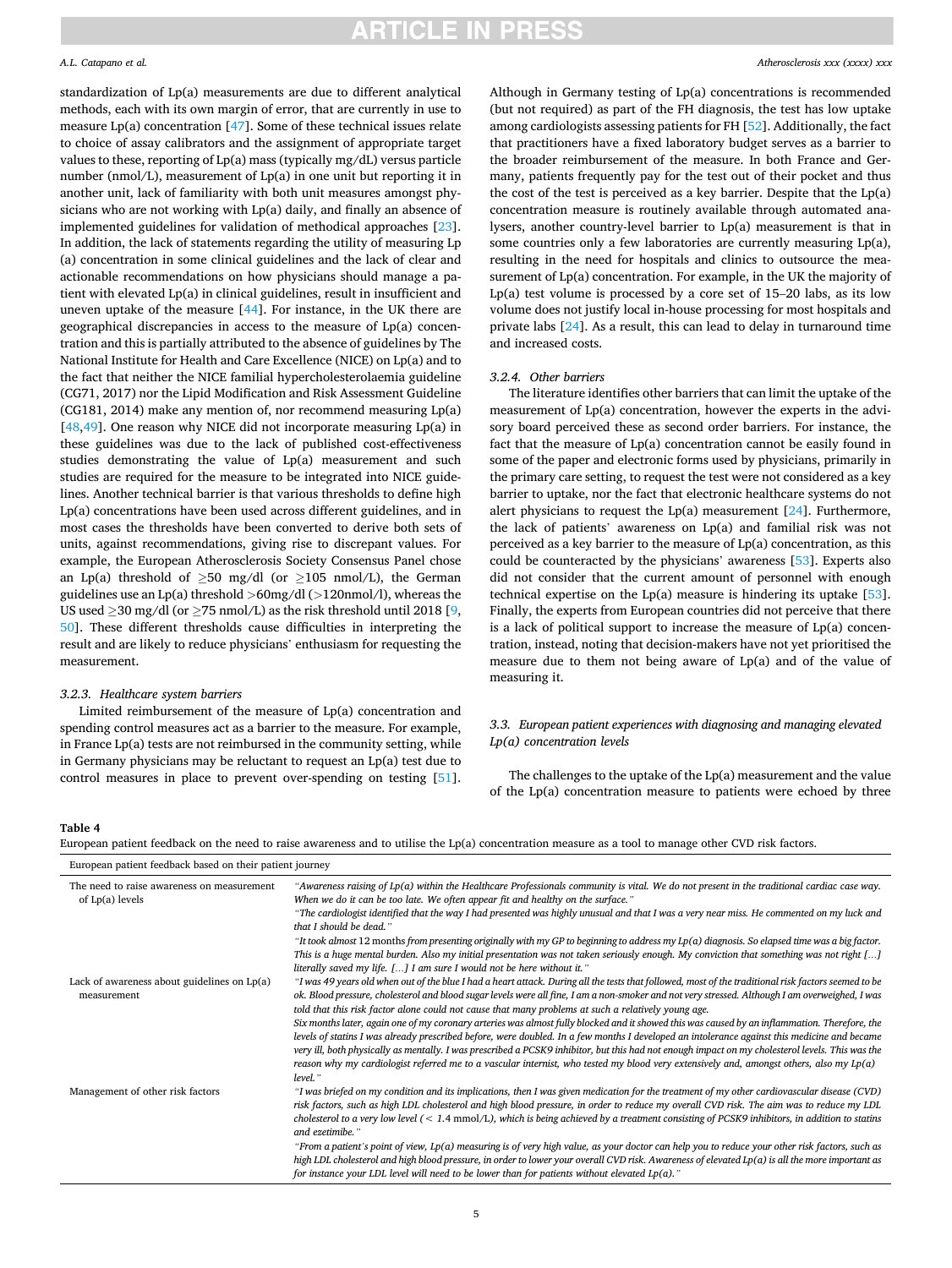### *A.L. Catapano et al.*

#### **Table 5**

Five potential solutions to address the varied barriers to measuring Lp(a) concentration in Europe.

| An overview of potential solutions to address the varied barriers to measuring $Lp(a)$ concentration in Europe |                                                                                                                                                                                               |  |  |  |
|----------------------------------------------------------------------------------------------------------------|-----------------------------------------------------------------------------------------------------------------------------------------------------------------------------------------------|--|--|--|
| Solutions to the value perception and lack of                                                                  | 1. Educational campaigns targeting physicians and patients on $Lp(a)$ and its role in ASCVD.                                                                                                  |  |  |  |
| awareness barriers                                                                                             | 2. Increased dissemination and socialisation activities of recent guidelines on measuring $Lp(a)$ concentration.                                                                              |  |  |  |
| Solutions to the technical and clinical guidelines                                                             | 3. Scientific committees and the industry should collaborate in the standardisation and validation of $Lp(a)$ assays.                                                                         |  |  |  |
| barriers                                                                                                       | 4. Clinical guidelines should be updated to cover Lp(a) and incorporate clear and actionable recommendations for patients with                                                                |  |  |  |
| Solutions to the healthcare system barriers                                                                    | elevated $Lp(a)$ .<br>5. More studies demonstrating the benefits of measuring $Lp(a)$ concentration are needed to increase policymaker's awareness,<br>focus and prioritisation of the issue. |  |  |  |

European patients who provided the authors with an overview of their patient journey, including the hurdles in being diagnosed with elevated Lp(a) concentration and how the diagnosis improved the management of their other CVD risk factors ([Table 4](#page-4-0)).

### **4. Discussion**

## *4.1. Policy recommendations to support a wider uptake of Lp(a) measurement*

Experts in the advisory board agreed that there is a need for stronger political leadership to increase the uptake of Lp(a) measurement in order to reduce ASCVD risk and prevalence. Policy intervention is needed now to address the value perception and lack of awareness, technical, clinical guidelines, and healthcare system barriers of measuring Lp(a) concentration (Table 5).

### *4.1.1. Solutions to the value perception and lack of awareness barriers*

Educational campaigns targeting physicians on the clinical and healthcare benefits of measuring Lp(a) concentration are needed to address misconceptions around the measure, for example through the publication of consensus statements by patient organisations (such as HEART UK's consensus statement on Lipoprotein(a)) [[3](#page-6-0)]. In addition to educating physicians, the public needs to be educated on the role of Lp (a) in ASCVD. Moreover, such campaigns should cover recent guidelines on measuring Lp(a) concentration to identify high risk patients [\[53](#page-7-0)]. Finally, more efforts need to be made to provide continuity between the provision of different guidelines on the measurement of Lp(a) concentration. For example, national European clinical guidelines could reference the latest ESC/EAS Guidelines for the management of dyslipidaemias [\[4\]](#page-6-0).

### *4.1.2. Solutions to the technical barriers*

Scientific committees and the industry should collaborate in the standardisation and validation of Lp(a) tests to ensure that all patients have access to good quality tests, and the regulators should ensure that the Lp(a) assays on the market are appropriately standardised. In particular, scientific communities should promote Lp(a) being measured in nmol/L rather than in mg/dL in conjunction with driving the availability of nmol/L assays to measure Lp(a) concentration. For instance, HEART UK recommends that results should be expressed in nmol/l of Lp (a) particles and that conversion of mass units to molar units or vice versa introduces inaccuracy and should be discouraged [[3](#page-6-0)]. Such collaborations should build on World Health Organisation's (WHO) protocols for standardisation of Lp(a) assays published in 2003, which have contributed to more reliable quantification, reduced the bias caused by isoform size of Lp(a), and have made within study comparisons more robust [\[3\]](#page-6-0). The European Federation of Laboratory Medicine (EFLM), the International Federation of Clinical Chemistry (IFCC) and the Northwest Lipid Research Laboratories in the US are working towards the standardisation of Lp(a) assays across different suppliers. In the meantime, organisations can recommend which of the Lp(a) tests are recommended for use. For example, HEART UK has published a statement that only assays based on Denka reagents with calibrators traceable in nmol/L to WHO/IFCC reference material can be recommended

[[3](#page-6-0)]. However, more manufacturers should be incentivised to develop Lp (a) assays for their platforms, in order to make the Lp(a) measurements more accessible.

Furthermore, clinical guidelines for the management and prevention of CVD need to be updated to cover Lp(a) and incorporate clear and actionable recommendations for patients with elevated Lp(a) and recommend cascade screening to be able to provide early CVD preventive measures to individuals with elevated Lp(a) concentration measures. In particular, the Lp(a) measurement would be more easily incorporated in national recommendations – and the guidelines would be translated into clinical practice – if stakeholders could produce more data demonstrating the cost-effectiveness of the measure or studies showing how many lives can be saved by managing other risk factors if the measure were more widespread. For instance, in the UK for the test to be recommended in the NICE guidelines, there needs to be a costeffective analysis that demonstrates that test which appears clinically effective is also cost-effective (or cost-saving) for a target patient population.

#### *4.1.3. Solutions to the healthcare system barriers*

In Europe, policymakers need to be made aware of the clinical, healthcare and society benefits of measuring the Lp(a) concentration (e. g., more data demonstrating the CVD risk which is attributable to Lp(a) in different populations and data demonstrating that the measure reduces CVD events and health inequalities) through key stakeholders (e. g., physicians societies and patient advocacy). However, for this to be possible, more studies and advocacy demonstrating such benefits are needed. Only once there is understanding of the value of measuring patients for Lp(a) today, there can be an expectation to have a prioritisation of the issue at political level and wider uptake of the test. Once political awareness is raised and Lp(a) is prioritised, political support is expected to overcome the challenges coming from the lack of reimbursement in France or patients being required to pay for the Lp(a) test out of their pocket in Germany. Additionally, policymakers need to ensure that there are enough laboratories that provide Lp(a) measurement. Policymakers can encourage collaboration between the industry, laboratory systems and test manufacturers to make better and cheaper assays more widely available.

#### *4.2. Key conclusions*

Elevated Lp(a) concentrations is one of the most important common inherited causes of ASCVD and one study estimated that having Lp(a) values *>* 100nmol/L accounts for 5.7% of CVD events [[8](#page-6-0),[54\]](#page-7-0). The 2019 ESC/EAS clinical guidelines recommends Lp(a) as a routine test, ideally in all individuals due to the key benefits that the measure of Lp(a) concertation brings to patients, healthcare systems and society, even without a specific pharmaceutical option to treat it. In particular, the Lp (a) measure can lead to the identification of high-risk individuals and to the better management of patients with elevated Lp(a), which in turn can lead to more resilient healthcare systems.

To achieve these benefits, policy intervention is needed now to address the barriers that limit the uptake of the measurement of Lp(a) concentration, such as value perception and lack of awareness, technical, clinical guidelines, and healthcare system barriers. In particular,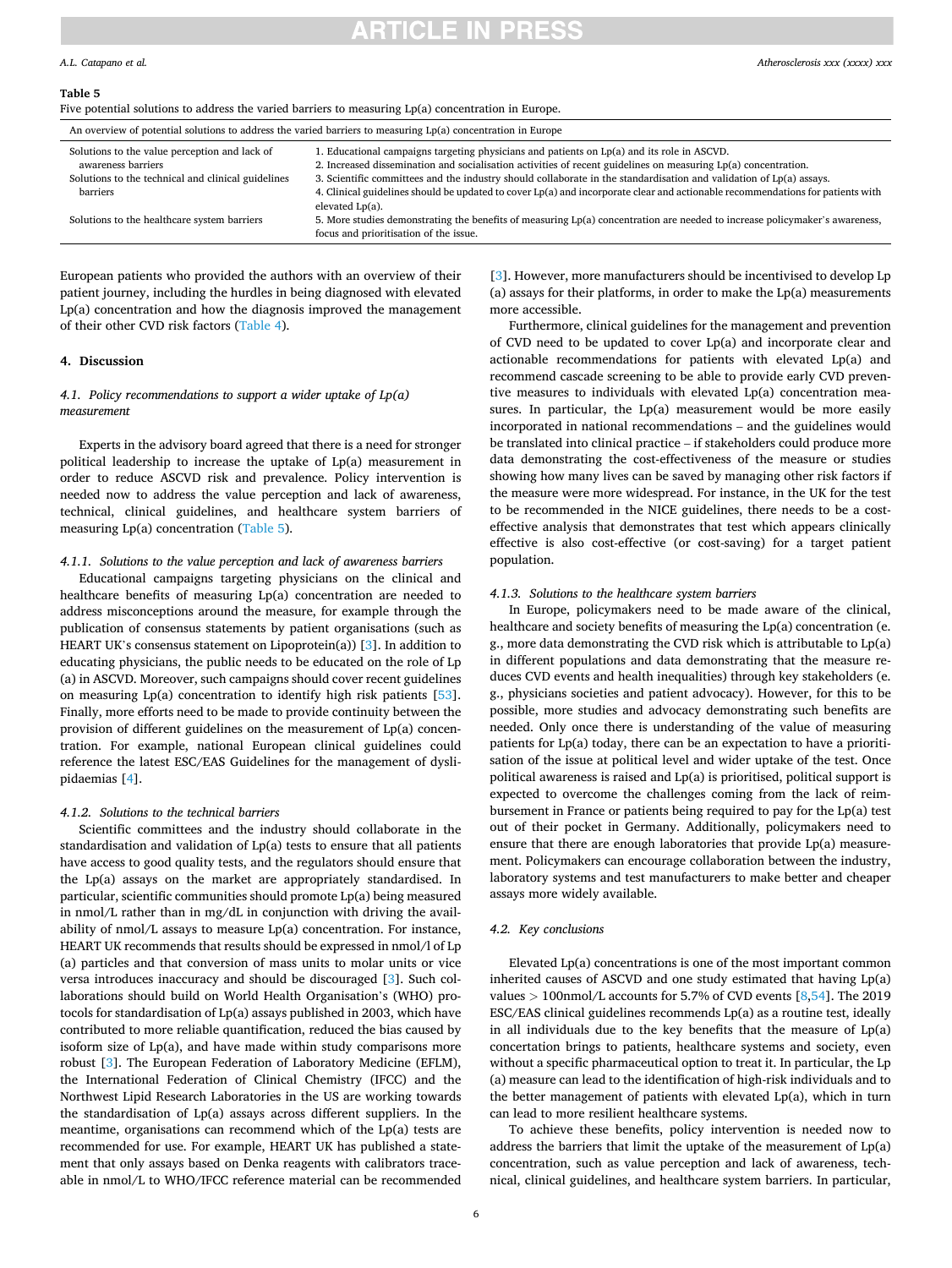#### <span id="page-6-0"></span>*A.L. Catapano et al.*

policy intervention is needed for national CVD plans to acknowledge the importance of Lp(a) as a risk factor and for clinical guidelines to be translated into clinical practice, i.e., for healthcare systems to proactively identify patients with elevated Lp(a) and manage them effectively.

## **Financial support**

Novartis Pharma AG has funded the literature review and commissioned an advisory board panel to inform this study. However, Novartis had no role in the design or content of the publication and no right to approve or disapprove of the final document. Thus, the views expressed in this publication are not necessarily the views of Novartis.

### **Author contributions**

The authors acknowledge that all authors have contributed equally to the writing of the paper.

#### **Declaration of competing interest**

ALC has received honoraria, lecture fees, or research grants from: Aegerion, Amgen, Amryt, Astrazeneca, Bayer, Daiichi-Sankyo, Eli Lilly, Genzyme, Kowa, Mediolanum, Menarini, Merck, Mylan, Novartis, Pfizer, Recordati, Regeneron, Sanofi, Sigma-Tau. ED and MP were commissioned to support this analysis and they assume editorial responsibility as contributors to the study. Charles River Associates is an economic consultancy company. SEH would like to acknowledge grants RG3008 and PG008/08 from the British Heart Foundation, and the support of the UCLH NIHR BRC. SEH directs the UK Children's Familial Hypercholesterolaemia H Register which has been supported by a grant from Pfizer (24052829) given by the International Atherosclerosis Society. SEH reports receiving fees for Advisory Boards of Novartis and Amryt, and is the Medical Director of a UCL spin-out company Store-Gene that offers to clinicians genetic testing for patients with FH. RDGN has received consultancy fees and/or lecture honoraria from Amgen, Akcea, Novartis, Pfizer and Sanofi. BGN reports consultancies or talks sponsored by AstraZeneca, Sanofi, Regeneron, Akcea, Amgen, Kowa, Novartis, Novo Nordisk, Esperion, and Silence Therapeutics. In the last three years ES-T has got honoraria for lectures and been a member of advisory boards from: Fresenius Medical Care, Daiichi-Sankyo, Novartis, Sanofi and Amgen.

### **Acknowledgements**

The authors thank Janine Shipton, Professor André Miserez and the Swiss Society for Familial Forms of Hypercholesterolemia for providing critical comments and suggestions on the content and language of this paper. We would also like to thank three European patients who shared their personal stories and experience with us, contributing to illustrate the challenges that people with elevated Lp(a) levels are currently facing.

#### **Appendix A. Supplementary data**

Supplementary data to this article can be found online at [https://doi.](https://doi.org/10.1016/j.atherosclerosis.2022.02.013)  [org/10.1016/j.atherosclerosis.2022.02.013.](https://doi.org/10.1016/j.atherosclerosis.2022.02.013)

#### **References**

- [1] WHO, Cardiovascular diseases, Accessible at: [https://www.who.int/health](https://www.who.int/health-topics/cardiovascular-diseases/#tab=tab_1)  [-topics/cardiovascular-diseases/#tab](https://www.who.int/health-topics/cardiovascular-diseases/#tab=tab_1)=tab\_1, 2021.
- [2] [P. Libby, J.E. Buring, L. Badimon, G.K. Hansson, J. Deanfield, M.S. Bittencourt,](http://refhub.elsevier.com/S0021-9150(22)00082-X/sref2)  L. Tokgözoğlu, [E.F. Lewis, Atherosclerosis, Nat. Rev. Dis. Prim. 5 \(1\) \(2019\) 1](http://refhub.elsevier.com/S0021-9150(22)00082-X/sref2)–18.
- [3] [J. Cegla, R.D.G. Neely, M. France, G. Ferns, C.D. Byrne, J. Halcox, D. Datta,](http://refhub.elsevier.com/S0021-9150(22)00082-X/sref3) [N. Capps, C. Shoulders, N. Qureshi, A. Rees, HEART UK consensus statement on](http://refhub.elsevier.com/S0021-9150(22)00082-X/sref3)  [Lipoprotein \(a\): a call to action, Atherosclerosis 291 \(2019\) 62](http://refhub.elsevier.com/S0021-9150(22)00082-X/sref3)–70.
- [4] [F. Mach, C. Baigent, A.L. Catapano, K.C. Koskinas, M. Casula, L. Badimon, M.](http://refhub.elsevier.com/S0021-9150(22)00082-X/sref4)  [J. Chapman, G.G. De Backer, V. Delgado, B.A. Ference, I.M. Graham, 2019 ESC/](http://refhub.elsevier.com/S0021-9150(22)00082-X/sref4)

[EAS Guidelines for the management of dyslipidaemias: lipid modification to reduce](http://refhub.elsevier.com/S0021-9150(22)00082-X/sref4)  [cardiovascular risk: the Task Force for the management of dyslipidaemias of the](http://refhub.elsevier.com/S0021-9150(22)00082-X/sref4) [European Society of Cardiology \(ESC\) and European Atherosclerosis Society \(EAS\),](http://refhub.elsevier.com/S0021-9150(22)00082-X/sref4)  [Eur. Heart J. 41 \(1\) \(2020\) 111](http://refhub.elsevier.com/S0021-9150(22)00082-X/sref4)–188.

- [5] J.R. Genzen, Atherosclerotic cardiovascular disease risk markers, Accessible at: [https://arupconsult.com/content/cardiovascular-disease-traditional-risk-markers,](https://arupconsult.com/content/cardiovascular-disease-traditional-risk-markers) 2019.
- [6] [S.M. Grundy, N.J. Stone, A.L. Bailey, C. Beam, K.K. Birtcher, R.S. Blumenthal, L.](http://refhub.elsevier.com/S0021-9150(22)00082-X/sref6)  [T. Braun, S. De Ferranti, J. Faiella-Tommasino, D.E. Forman, R. Goldberg, 2018](http://refhub.elsevier.com/S0021-9150(22)00082-X/sref6) [AHA/ACC/AACVPR/AAPA/ABC/ACPM/ADA/AGS/APhA/ASPC/NLA/PCNA](http://refhub.elsevier.com/S0021-9150(22)00082-X/sref6) [guideline on the management of blood cholesterol: executive summary: a report of](http://refhub.elsevier.com/S0021-9150(22)00082-X/sref6)  [the American college of Cardiology/American heart association task force on](http://refhub.elsevier.com/S0021-9150(22)00082-X/sref6)  [clinical practice guidelines, J. Am. Coll. Cardiol. 73 \(24\) \(2019\) 3168](http://refhub.elsevier.com/S0021-9150(22)00082-X/sref6)–3209.
- [7] [F. Mach, C. Baigent, A.L. Catapano, K.C. Koskinas, M. Casula, L. Badimon, M.](http://refhub.elsevier.com/S0021-9150(22)00082-X/sref7)  [J. Chapman, G.G. De Backer, V. Delgado, B.A. Ference, I.M. Graham, 2019 ESC/](http://refhub.elsevier.com/S0021-9150(22)00082-X/sref7) [EAS Guidelines for the management of dyslipidaemias: lipid modification to reduce](http://refhub.elsevier.com/S0021-9150(22)00082-X/sref7)  [cardiovascular risk, Atherosclerosis 290 \(2019\) 140](http://refhub.elsevier.com/S0021-9150(22)00082-X/sref7)–205.
- [8] [P. Welsh, C. Welsh, C.A.C. Celis-Morales, R. Brown, L.D. Ferguson, S. Gray,](http://refhub.elsevier.com/S0021-9150(22)00082-X/sref8) [P. Mark, J. Lewsey, D.M. Lyall, J.M.R. Gill, J. Pell, Lipoprotein \(a\) and](http://refhub.elsevier.com/S0021-9150(22)00082-X/sref8) [cardiovascular disease: prediction, attributable risk fraction and estimating](http://refhub.elsevier.com/S0021-9150(22)00082-X/sref8)  [benefits from novel interventions, Eur. Heart J. 41 \(Supplement\\_2\) \(2020\)](http://refhub.elsevier.com/S0021-9150(22)00082-X/sref8)  [ehaa946](http://refhub.elsevier.com/S0021-9150(22)00082-X/sref8)–2833.
- [9] [E.A. Enas, B. Varkey, T.S. Dharmarajan, G. Pare, V.K. Bahl, Lipoprotein \(a\): an](http://refhub.elsevier.com/S0021-9150(22)00082-X/sref9)  independent, genetic, and causal factor for cardiovascular disease [myocardial infarction, Indian Heart J. 71 \(2\) \(2019\) 99](http://refhub.elsevier.com/S0021-9150(22)00082-X/sref9)–112.
- [10] [A.N. Berman, D.W. Biery, C. Ginder, O.L. Hulme, D. Marcusa, O. Leiva, W.Y. Wu,](http://refhub.elsevier.com/S0021-9150(22)00082-X/sref10)  [A. Singh, S. Divakaran, J. Hainer, A. Turchin, Study of lipoprotein \(a\) and its](http://refhub.elsevier.com/S0021-9150(22)00082-X/sref10) [impact on atherosclerotic cardiovascular disease: design and rationale of the mass](http://refhub.elsevier.com/S0021-9150(22)00082-X/sref10)  [general Brigham Lp \(a\) registry, Clin. Cardiol. 43 \(11\) \(2020\) 1209](http://refhub.elsevier.com/S0021-9150(22)00082-X/sref10)–1215.
- [11] [B.G. Nordestgaard, M.J. Chapman, K. Ray, J. Bor](http://refhub.elsevier.com/S0021-9150(22)00082-X/sref11)én, F. Andreotti, G.F. Watts, [H. Ginsberg, P. Amarenco, A. Catapano, O.S. Descamps, E. Fisher, Lipoprotein \(a\)](http://refhub.elsevier.com/S0021-9150(22)00082-X/sref11)  [as a cardiovascular risk factor: current status, Eur. Heart J. 31 \(23\) \(2010\)](http://refhub.elsevier.com/S0021-9150(22)00082-X/sref11) [2844](http://refhub.elsevier.com/S0021-9150(22)00082-X/sref11)–2853.
- [12] [G.J. Pearson, G. Thanassoulis, T.J. Anderson, A.R. Barry, P. Couture, N. Dayan, G.](http://refhub.elsevier.com/S0021-9150(22)00082-X/sref12)  A. Francis, J. Genest, J. Grégoire, S.A. Grover, M. Gupta, 2021 Canadian [cardiovascular society guidelines for the management of dyslipidemia for the](http://refhub.elsevier.com/S0021-9150(22)00082-X/sref12)  [prevention of cardiovascular disease in the adult, Can. J. Cardiol. 32 \(11\) \(2016\)](http://refhub.elsevier.com/S0021-9150(22)00082-X/sref12)  [1263](http://refhub.elsevier.com/S0021-9150(22)00082-X/sref12)–1282.
- [13] M. Farnier, M. Zeller, D. Masson, Y. Cottin, Triglycerides and Risk of [Atherosclerotic Cardiovascular Disease: an Update, Archives of Cardiovascular](http://refhub.elsevier.com/S0021-9150(22)00082-X/sref13)  [Diseases, 2021.](http://refhub.elsevier.com/S0021-9150(22)00082-X/sref13)
- [14] [G. Thanassoulis, Screening for high lipoprotein\(a\), Circulation 139 \(12\) \(2019\)](http://refhub.elsevier.com/S0021-9150(22)00082-X/sref14)  [1493](http://refhub.elsevier.com/S0021-9150(22)00082-X/sref14)–1496.
- [15] V. Bláha, [Lipoprotein \(a\)-the cardiovascular risk factor: significance and](http://refhub.elsevier.com/S0021-9150(22)00082-X/sref15) [therapeutic possibilities, Vnitr. Lek. 64 \(12\) \(2019\) 1160](http://refhub.elsevier.com/S0021-9150(22)00082-X/sref15)–1168.
- [16] [K.L. Ellis, J. Pang, D. Chieng, D.A. Bell, J.R. Burnett, C.J. Schultz, G.S. Hillis, G.](http://refhub.elsevier.com/S0021-9150(22)00082-X/sref16)  [F. Watts, Elevated lipoprotein \(a\) and familial hypercholesterolemia in the](http://refhub.elsevier.com/S0021-9150(22)00082-X/sref16) [coronary care unit: between Scylla and Charybdis, Clin. Cardiol. 41 \(3\) \(2018\)](http://refhub.elsevier.com/S0021-9150(22)00082-X/sref16)  378–[384.](http://refhub.elsevier.com/S0021-9150(22)00082-X/sref16)
- [17] [A. Wang, A. Richhariya, S.R. Gandra, B. Calimlim, L. Kim, R.G. Quek, R.J. Nordyke,](http://refhub.elsevier.com/S0021-9150(22)00082-X/sref17)  [P.P. Toth, Systematic review of low-density lipoprotein cholesterol apheresis for](http://refhub.elsevier.com/S0021-9150(22)00082-X/sref17) [the treatment of familial hypercholesterolemia, J. Am. Heart Assoc. 5 \(7\) \(2016\)](http://refhub.elsevier.com/S0021-9150(22)00082-X/sref17)  [e003294.](http://refhub.elsevier.com/S0021-9150(22)00082-X/sref17)
- [18] [N.P. Shah, Q. Wang, K.E. Wolski, L. Cho, E. McErlean, G. Ruotolo, G. Weerakkody,](http://refhub.elsevier.com/S0021-9150(22)00082-X/sref18)  [J.S. Riesmeyer, S.J. Nicholls, A.M. Lincoff, S.E. Nissen, The role of lipoprotein \(a\)](http://refhub.elsevier.com/S0021-9150(22)00082-X/sref18)  [as a marker of residual risk in patients with diabetes and established cardiovascular](http://refhub.elsevier.com/S0021-9150(22)00082-X/sref18)  [disease on optimal medical therapy: post hoc analysis of ACCELERATE, Diabetes](http://refhub.elsevier.com/S0021-9150(22)00082-X/sref18)  [Care 43 \(2\) \(2020\) e22](http://refhub.elsevier.com/S0021-9150(22)00082-X/sref18)–e24.
- [19] [D.P. Wilson, T.A. Jacobson, P.H. Jones, M.L. Koschinsky, C.J. McNeal, B.](http://refhub.elsevier.com/S0021-9150(22)00082-X/sref19)  [G. Nordestgaard, C.E. Orringer, Use of Lipoprotein \(a\) in clinical practice: a](http://refhub.elsevier.com/S0021-9150(22)00082-X/sref19)  [biomarker whose time has come. A scientific statement from the National Lipid](http://refhub.elsevier.com/S0021-9150(22)00082-X/sref19) [Association, Journal of Clinical Lipidology 13 \(3\) \(2019\) 374](http://refhub.elsevier.com/S0021-9150(22)00082-X/sref19)–392.
- [20] V. Blanchard, K. Chemello, T. Hollstein, C.C. Hong-Fong, F. Schumann, T. Grenkowitz, B. Nativel, S. Coassin, M. Croyal, U. Kassner, C. Lamina, The size of apolipoprotein (a) is an independent determinant of the reduction in lipoprotein (a) induced by PCSK9 inhibitors, Cardiovasc. Res. (2021), [https://doi.org/](https://doi.org/10.1093/cvr/cvab24)  [10.1093/cvr/cvab24.](https://doi.org/10.1093/cvr/cvab24)
- [21] [M.B. Boffa, M.L. Koschinsky, Proprotein convertase subtilisin/kexin type 9](http://refhub.elsevier.com/S0021-9150(22)00082-X/sref21)  [inhibitors and lipoprotein \(a\)-mediated risk of atherosclerotic cardiovascular](http://refhub.elsevier.com/S0021-9150(22)00082-X/sref21) [disease: more than meets the eye? Curr. Opin. Lipidol. 30 \(6\) \(2019\) 428](http://refhub.elsevier.com/S0021-9150(22)00082-X/sref21)–437.
- [22] P. Grützmacher, B. Öhm, S. Szymczak, C. Dorbath, M. Brzoska, C. Kleinert, Primary [and secondary prevention of cardiovascular disease in patients with](http://refhub.elsevier.com/S0021-9150(22)00082-X/sref22)  [hyperlipoproteinemia \(a\), Clinical Research in Cardiology Supplements 12 \(1\)](http://refhub.elsevier.com/S0021-9150(22)00082-X/sref22)  [\(2017\) 22](http://refhub.elsevier.com/S0021-9150(22)00082-X/sref22)–26.
- [23] [A. Saeed, S.S. Virani, Lipoprotein \(a\) and cardiovascular disease: current state and](http://refhub.elsevier.com/S0021-9150(22)00082-X/sref23)  [future directions for an enigmatic lipoprotein, Front Biosci \(Landmark Ed\) 23](http://refhub.elsevier.com/S0021-9150(22)00082-X/sref23)  [\(2018\) 1099](http://refhub.elsevier.com/S0021-9150(22)00082-X/sref23)–1112.
- [24] [Novartis, Lp\(a\) Diagnostic Landscape Assessment](http://refhub.elsevier.com/S0021-9150(22)00082-X/sref24)  US, Germany and UK Readout", [2019](http://refhub.elsevier.com/S0021-9150(22)00082-X/sref24).
- [25] National Clinical Guideline Centre, Preoperative tests routine preoperative tests for elective surgery, Accessible at: https://www.nice.org.uk/guidance/ng45/docu for elective surgery, Accessible at: https:/ [ments/guideline-appendices-13,](https://www.nice.org.uk/guidance/ng45/documents/guideline-appendices-13) 2015.
- [26] NHS England, Familial Hypercholesterolaemia CCG collaborative commissioning paper, Accessible at: https://www.england.nhs.uk/london/wp-content/uploads/ [sites/8/2019/08/3.2.2-West-Midlands-CCG-Collaborative-Commissioning-Paper-](https://www.england.nhs.uk/london/wp-content/uploads/sites/8/2019/08/3.2.2-West-Midlands-CCG-Collaborative-Commissioning-Paper-Familial-Hypercholesterolaemia-2016.pdf)[Familial-Hypercholesterolaemia-2016.pdf,](https://www.england.nhs.uk/london/wp-content/uploads/sites/8/2019/08/3.2.2-West-Midlands-CCG-Collaborative-Commissioning-Paper-Familial-Hypercholesterolaemia-2016.pdf) 2015.